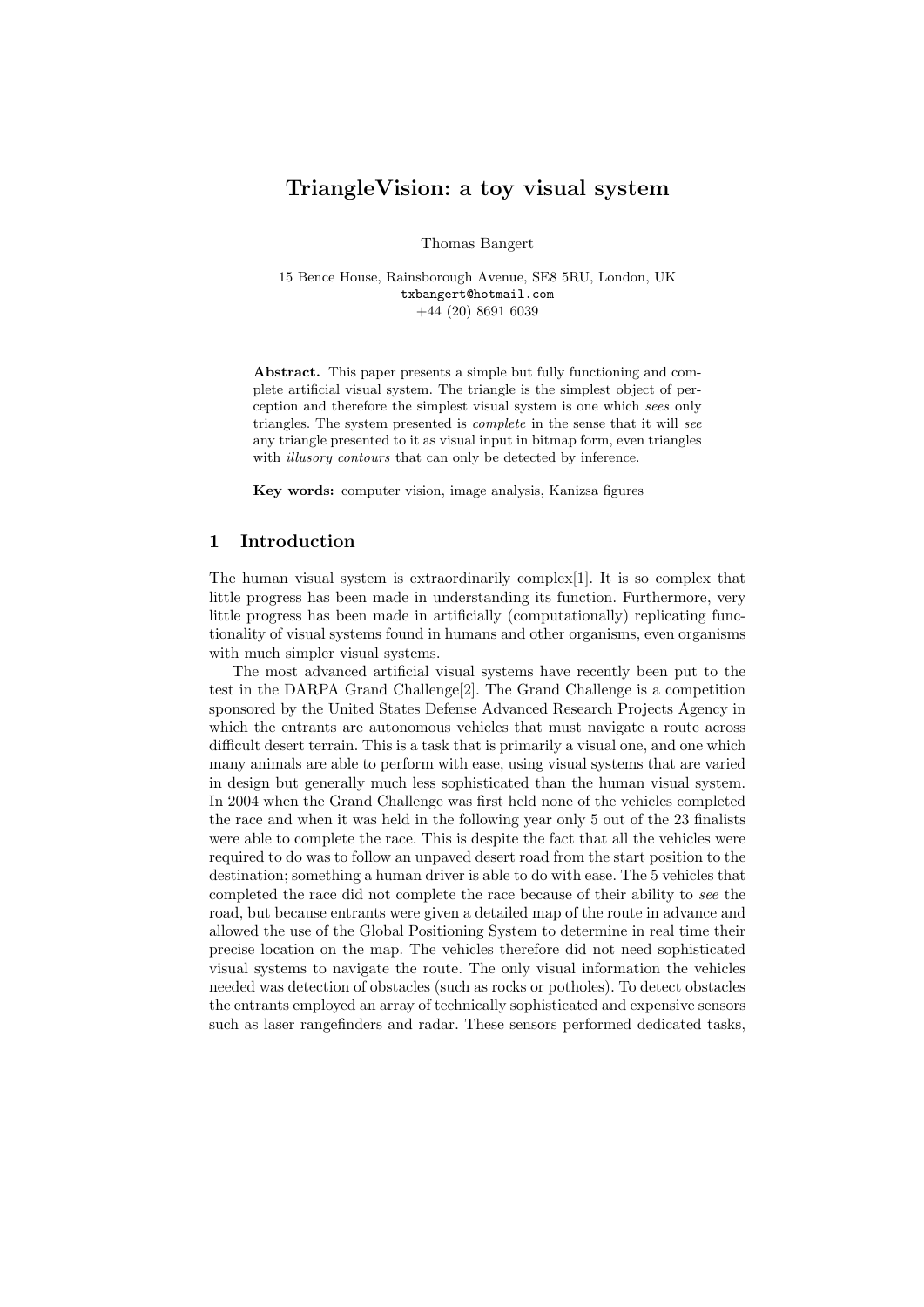primarily *obstacle detection*. None of the entrants employed what could be called a more general visual system, which would require sophisticated processing but allow the use of simple and inexpensive sensors.

Visual systems vary in complexity. Some organisms such as humans have a very sophisticated visual system whereas other organisms have much simpler visual systems[1]. Even the simplest of the visual systems are not well understood. One way to classify the complexity of a visual system is by the complexity of the geometric objects the visual system is capable of representing. Circles may be said to be more complex than polygons and therefore a visual system that is capable of processing line arcs as well as straight lines may be said to be more complex. Rather than attempting to computationally reproduce the function of the most complex natural visual systems, the approach taken here is to construct a visual system of minimal complexity.

It is assumed that the basis of any visual system is geometry, and the simplest of geometric objects is the triangle. Therefore the simplest of all possible visual systems is one which *sees* only triangles. This paper presents such a visual system. The visual system presented is limited to representing triangles but it is capable of detecting all triangles from a given visual input, even meta-triangles (triangles whose edges are themselves composed of triangles) and *illusory* triangles, which can only be detected by inference.

#### **1.1 Completeness**

We may say that a visual system is complete when it is able to detect from a given visual input all that can effectively be represented by that visual system. That is, that there is no other visual system with an identical imaging model that is able to extract additional objects from the same visual input.

#### **1.2 PostScript**

PostScript is a system whose purpose is to represent text and graphical images for reproduction on printed pages. To do this it employs a set of geometric primitives and rules in respect to how they are used. This set of rules is called the *imaging model* of the system.[3] The creators of the PostScript imaging model claim it to be "very similar to the model we instinctively adopt when drawing by hand"[4]. It is suggested that when we *instinctively* draw by hand that the visual system of our brain is employed to carry out the processing necessary for the task. Therefore when seeking to develop an artificial visual system it may well be useful to take inspiration from existing models that in some way reflect the visual system of the human brain.

When we draw by hand we must draw on a piece of paper or canvas. It is always the case that we draw *on* something, and this something may be seen as the framework (or space) of that activity. The canvas does not form a part of the drawing itself but establishes the space on which the drawing is set out. In this same sense, PostScript posits an abstract drawing space, which is referred to as the *current page*. It is a two dimensional space (or canvas) upon which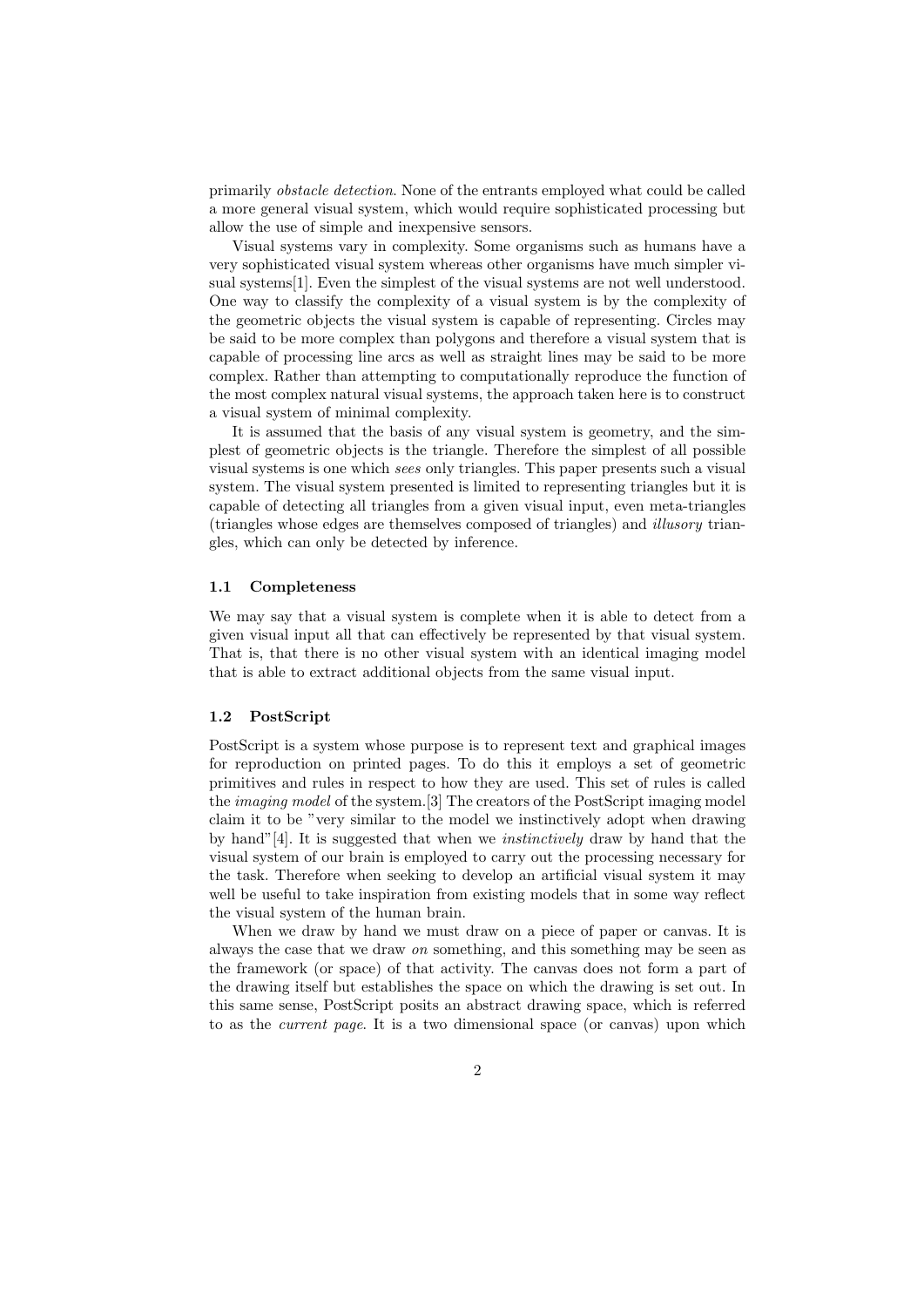

Fig. 1. A triangle, and its PostScript code. The line width is set automatically by PostScript to the default. It may also be set to any arbitrary width with the setlinewidth command.

PostScript *painting operators* draw. This space is a Cartesian plane where any arbitrary point can be uniquely addressed by the Cartesian coordinate system. Postscript output is confined to the first quadrant of this plane and therefore the bottom left corner of the page is defined as the origin for a PostScript page.

The basic PostScript geometric operators are coordinate points and lines. A line is drawn by setting two points (by giving the X-Y coordinate) and giving the line draw command. More complex geometric objects may be drawn by repeating this process. Figure 1 gives an example of how a triangle is drawn using PostScript.

PostScript represents objects such as triangles in a rigorous formal way. Lines are drawn between set points and then the area enclosed by the path set out by the lines is used to establish a shape. PostScript can represent very complex shapes, but we will restrict ourselves to the simplest of its geometric shapes, the triangle. Under the PostScript imaging model the exterior of a shape can have its lines stroked (that is drawn) and the shape can be filled with a texture. Figure 1 gives an example of a conventional triangle with stroked lines. Figure 2 gives an example of a triangle with a simple gray texture and no stroked lines. Lines can be can also be more complex by being dashed. Shapes can also be defined that have no stroked lines and no texture as shown in figures 6 and 7.

# **2 Prolog**

The principal function of an artificial visual system is to induce detailed and precise geometry from a visual input that is incomplete, inconsistent and poor in quality. Prolog (PROgramming in LOGic) is the only programming language that is non-deterministic and allows the representation of entities which do not have to be instantiated at the outset[5]. It allows for the establishment of relations between as yet unestablished entities and without having to provide further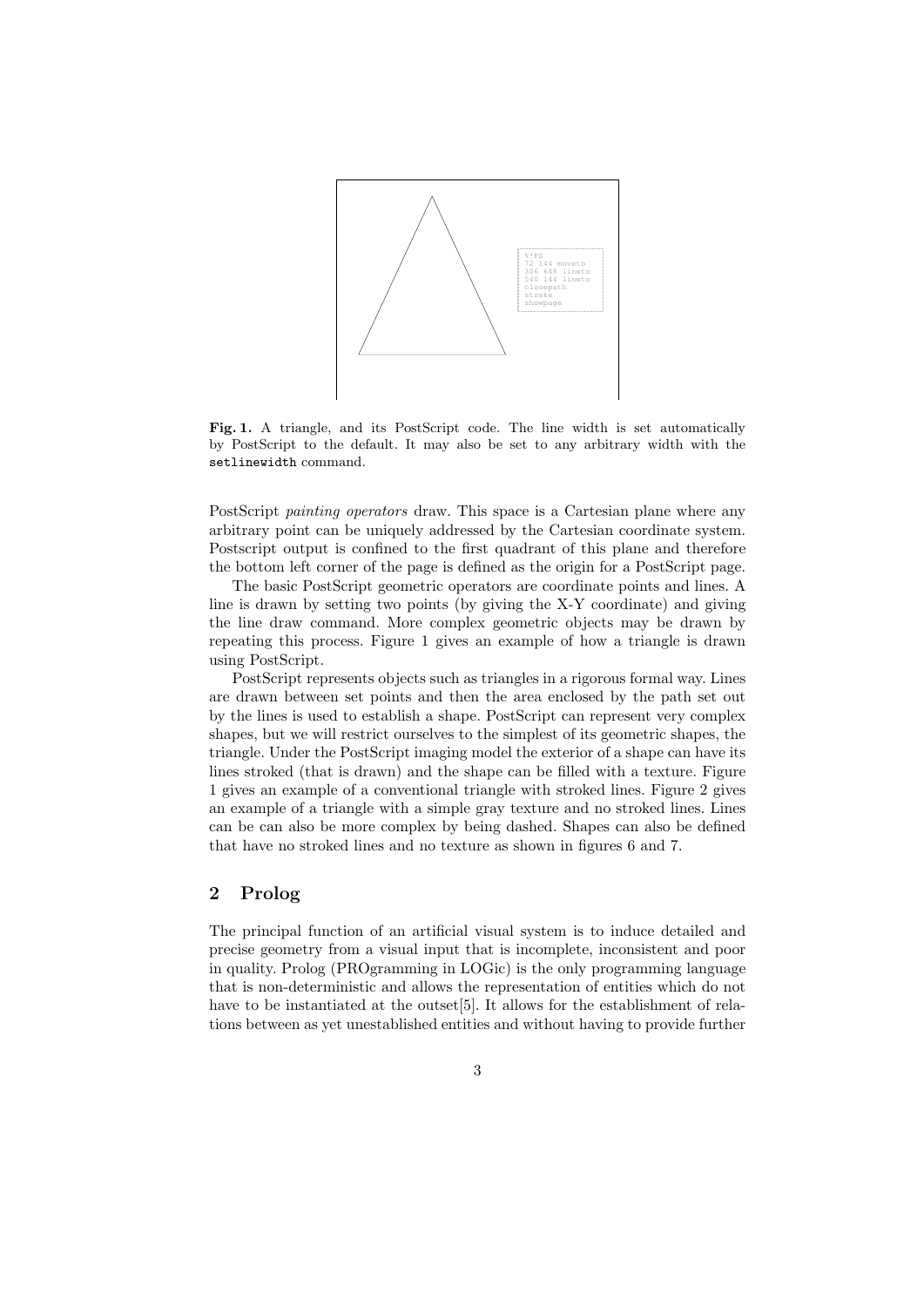

**Fig. 2.** A PostScript triangle with grey texture and no line.

detail will work through all the possibilities and determine the values that allow an entity to be instantiated once sufficient grounds for it are found  $[6]$ . These are the kinds of processes inherent to visual systems and therefore Prolog is a natural choice for implementing the processing framework of an artificial visual system.

Most Prolog implementations allow what might be called a logical space or framework into which new statements of fact may be asserted or from which previously asserted statements may be retracted. It is therefore possible in Prolog to directly implement a logical visual space set out purely by the geometrical entities of that visual space and the logical relationships between them. Once seeded with the facts that represent raw sensor data such a system would operate on the raw facts by way of recursive transformation. This system would transform the initial perception-objects into entities of increasing abstractness until the visual space reaches a steady state that is populated entirely by the geometrical entities of the visual space. Recursion is inherent to Prolog and it is a process that operates from a set of rules by which entities are replaced by new entities and where these new entities in turn become subject to the same process and may in turn are replaced.

## **3 Retinal Processing**

The retina is the only part of the human visual system that is to some degree understood[1]. While it may well be possible to design visual systems that are superior to the visual systems found in natural organisms the fact that visual systems have so far proven to be in practice intractable suggests that artificial visual systems should take inspiration from natural visual systems.

The first layer of the retina (see figure 8) is a simple sensor array which responds to light. Assuming rate coding, each sensor produces a value representing light intensity. This function is well understood and has been replicated with considerable success for a variety of functions, notably in digital cameras. A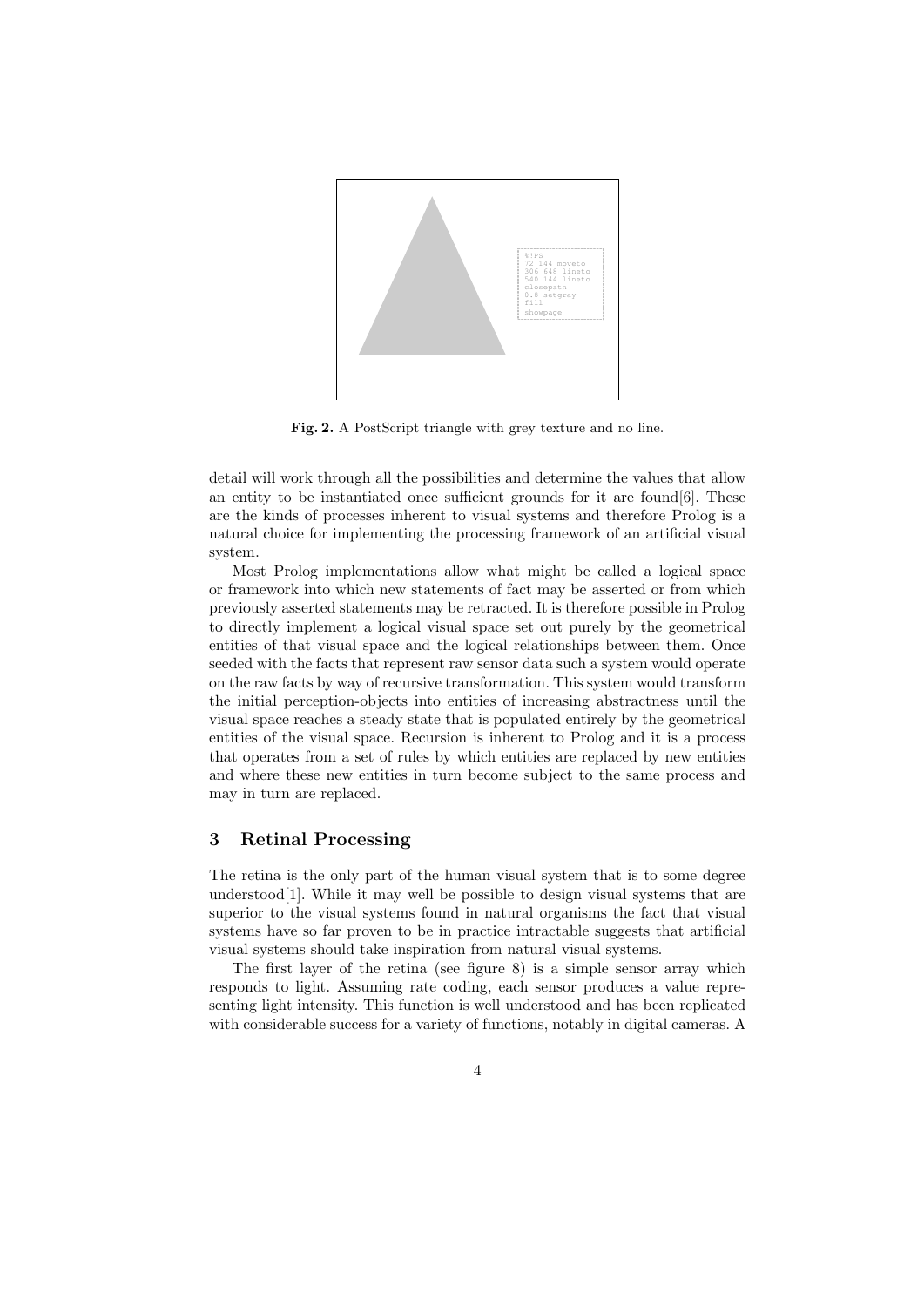digital camera simply stores the sensor light intensity values at a certain point in time in a two dimensional array, which can then be read back and viewed from the camera's memory store.

While photography as a whole may be said to have been inspired by the study of the human visual system, specifically the retina, the function replicated by the camera is merely the first layer of the retina, this being a simple sensor array. However, the retina (unlike the digital camera) does not send the output of the sensor array directly to the brain. The retina incorporates an additional layer that carries out pre-processing function(s) and the neural circuitry for this function is arranged immediately behind the sensor array (actually in the mammalian retina the physiology is inverted). This pre-processing circuitry is not complex, has been studied in considerable detail and its function is to some degree understood.

In the mammalian retina what the pre-processing circuitry does is to arrange the individual light sensors into groups. Each group operates as receptor unit, has a set function and produces a unitary output. These groups are generally referred to as receptive fields. Receptive fields do not produce a value for light intensity but rather a value for a change in the intensity between two areas of the field. Receptive fields are roughly circular in organization and have two distinct areas; a circular centre and a a concentric surround (see figure 3). A receptive field measures the difference in light intensity between these two areas and gives as output the value of the contrast. There are two distinct types of receptive fields: on-centre and off-centre. The former gives a contrast value when the light intensity is greater in the centre than the surround (the center is *on* and the surround is *off* )and the latter gives a contrast value when the light intensity in the surround is greater than in the centre (the center is *off* and the surround is *on*). It is these contrast values that are sent from the retina to the brain. It is important to note that these contrast values are the only visual information that the brain receives.

While the function of receptive fields within the visual system is not fully understood, it is generally accepted that receptive fields are a first step in the process of edge detection. How edges are detected or elicited from images has been a matter of study for approximately half a century and has elicited many rather complex models[7]. This complexity has in part been driven by the empirical observation that receptive fields have a concentric surround. This concentricity is paradoxical to the otherwise straight forward function of edge contrast detection.

For our simplified visual system we have adopted a simple computational model of receptive fields, a model that is directly useful for edge contrast detection. It is proposed that the empirical findings in respect of receptive fields are correct but that there are alternatives to the concentric surround hypothesis that are consistent with the empirical findings. It is proposed that the concentric surround is not a whole unit but is divided into segments. It is assumed that the surround is composed of 8 units, each being equal in size to the the center. Each surround unit calculates a contrast value in comparison to the centre.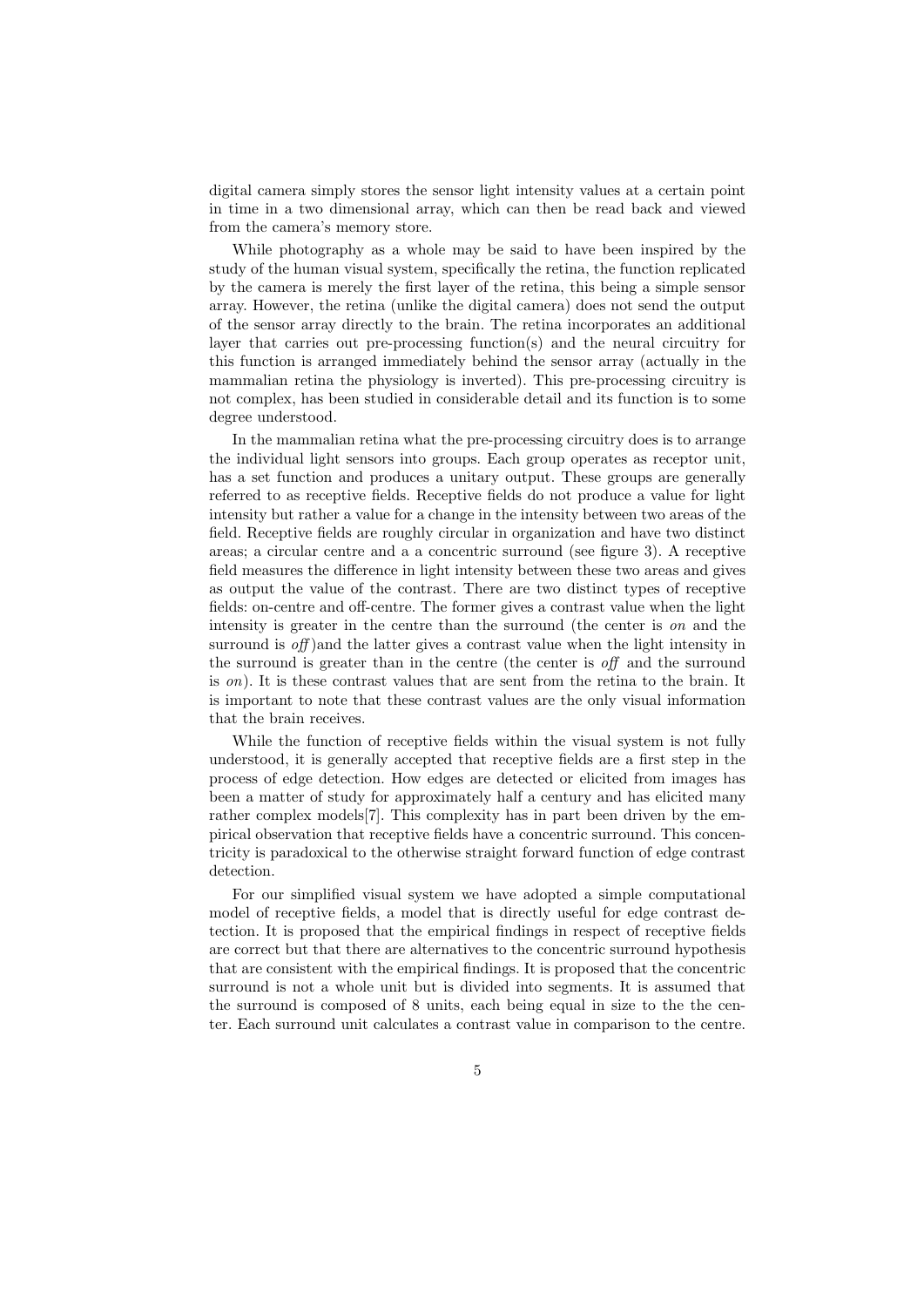

**Fig. 3.** Receptive Fields. The receptive fields of natural visual systems are circular and vary in size. This has been simplified to receptive fields with square zones of a fixed size of 3 by 3 pixels.

This is then integrated to a single output. A receptive field therefore calculates 8 separate contrast values internally and takes the maximum of these values as its output. A receptive field of this type when presented with the conventional experimental stimuli would give an output identical to the conventional model of a receptive field.

## **4 the Visual System**

The system is designed to take any PostScript produced raster (bitmap) image and produce from it geometric representation that may be used to accurately recreate the original PostScript code. The original PostScript code may be arbitrarily complex, but limited to the only geometric form allowed by our system, the triangle.

#### **4.1 Receptive Fields and Points**

Receptive fields of the human visual system have a number of different sizes. For the sake of simplicity the visual system presented here employs receptive fields of a single fixed size. It is impractical to perform edge detection pixel by pixel and therefore the receptive field size was set to 3 pixels. The total size of a receptive field is therefore 9 pixels (square). To achieve the best resolution the only the center of the receptive fields are mapped to the bitmap input rather than both the center and surround. This requires surrounds to overlap onto the centers of other receptive fields. This effectively sets the receptive fields to 3 by 3 pixels. If the sensor array is (for example) 1350 by 900 then the number of receptive fields would be 450 by 300. The center of each receptive field receives a fixed input of 9 pixels and the surround is a set of 8 zones also of 9 pixels each. The receptive fields are in a fixed location but to allow for some overlap and flexibility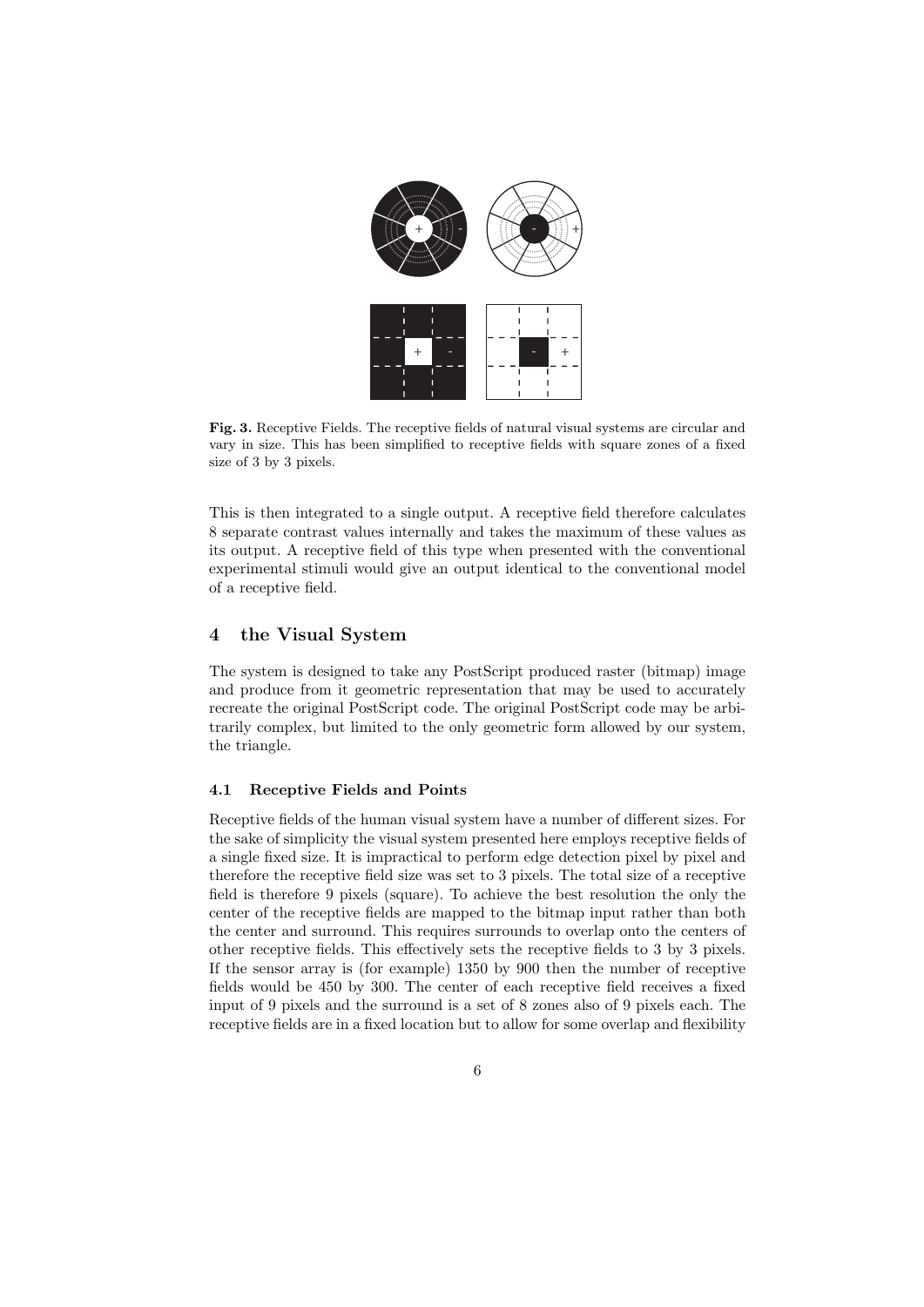

**Fig. 4.** A bitmap image divided into receptive field zones of 3 by 3 pixels. The pixels shown illustrate a horizontal black/white contrast zone.

each receptive field may shift one pixel in any direction to maximize available contrast. Receptive fields come in two types: center-on and one center-off. This means that for every group of 3 by 3 pixels there are two receptive fields. All receptive fields are autonomous of each other.

The function of a receptive fields under this system is to assert a contrast value fact when its contrast threshold (a global value) is breached. Facts are asserted as Prolog statements. For example, in figure 4 the center-off receptive fields at addresses  $(50,50)$ ,  $(51,50)$ ,  $(52,50)$  will activate and find a contrast of 255. As a result they will assert the following Prolog statements:

```
point((50,50),255).
point((51,50),255).
point((52,50),255).
```
The center-on receptive fields at  $(50,49), (51,49), (52,49)$  will also activate and assert the corresponding points, but with inverse contrast.

point((50,49),-255). point((51,49),-255). point((52,49),-255).

#### **4.2 Edges**

Edges are defined as 3 or more adjacent points, and this allows direction to be extracted from points that are individually directionless. Points are considered adjacent in the directions allowed by the receptive field. They may be adjacent horizontally, vertically or diagonally (two directions of diagonality). For the points asserted from figure 4 the following edge would be asserted.

```
edge((50,50), (52,50), 255,
  [[(50,50), (52,50), [(51,50)]], [(50,49), (52,49), [(51,49)]]].
```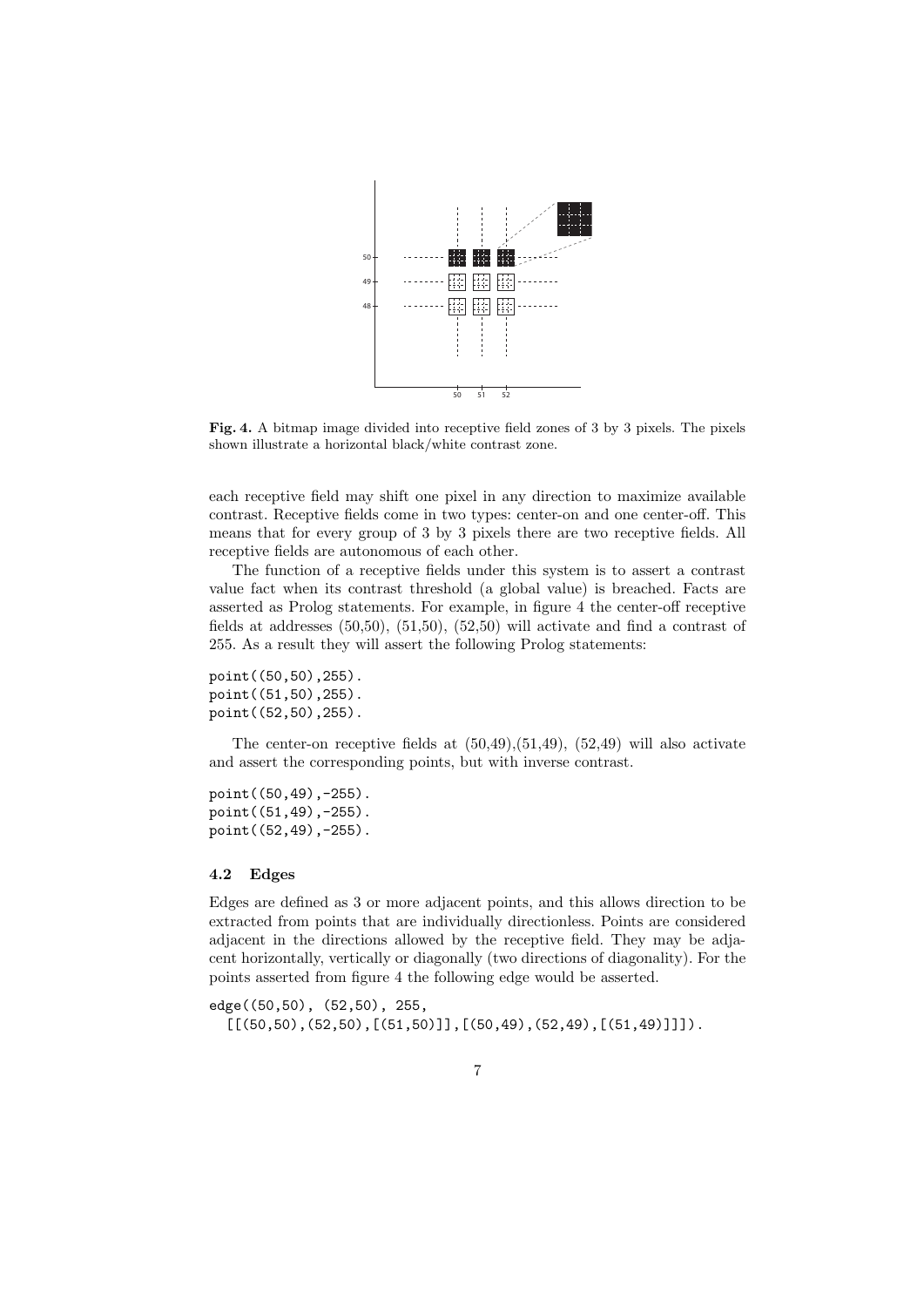The edge is from the  $(50,50)$  to  $(52,50)$  and has a contrast of 255. All the points associated with the edge are retracted when the edge is asserted. The retracted points are stored as a list with the asserted edge. The edge may at some point be retracted, and if so the edge points stored in the list would be re-asserted.

The fragment of the code that asserts edges is given below, in simplified form. Ignoring some of the minor issues such as handedness, an edge is asserted if the edge detector finds a set of edge points adjacent to a set of edge points parallel to it (linear equations must match) but with inverse contrast . When an edge has been found, the edge points are retracted and the edge is asserted. The simplified code fragment presented below is given as representative of the general approach used by the system.

#### edge :-

```
edge_detector(PointA,PointB,Contrast,EdgePointsAB),
edge_detector(PointC,PointD,-Contrast,EdgePointsCD),
linear_eqn(PointA,PointB,Slope,ConstantAB),
linear_eqn(PointC,PointD,Slope,ConstantCD),
ConstantAB>ConstantCD, nextTo(ConstantAB,ConstantCD),
ContrastEdge is Contrast * sign(Slope),
retractor(EdgePointsAB), retractor(EdgePointCD),
assertz(edge(PointA,PointB,ContrastEdge,
        [EdgePointsAB,EdgePointsCD])).
```
#### **4.3 Lines**

A line is defined as two edges that are parallel and *reasonably* close to each other. For the sake of simplicity we ignore that lines have a thickness. A simplified code fragment is given below.

#### line :-

```
edge(PointA,PointB,Contrast,EdgeAB),
edge(PointC,PointD,-Contrast,EdgeCD),
linear_eqn(PointA,PointB,Slope,ConstantAB),
linear_eqn(PointC,PointD,Slope,ConstantCD),
reasonably_close(ConstantAB,ConstantCD),
voidcheck(PointA,PointB,PointC,PointD,[EdgeAB,EdgeCD]),
retractor(EdgeAB), retractor(EdgeCD),
assertz(line(PointA,PointB,Contrast,[EdgeA,EdgeB])).
```
## **4.4 Verteces**

A vertex is defined as the point where two non-parallel lines meet. Vertexes are pseudo-objects that are computed from lines or edges at the point where they meet. They may be used to assert objects but they will not prevent objects from being asserted and if they fall within their bounds. As they do not contradict assertion they are retracted if they fall within the boundaries of an object that is asserted.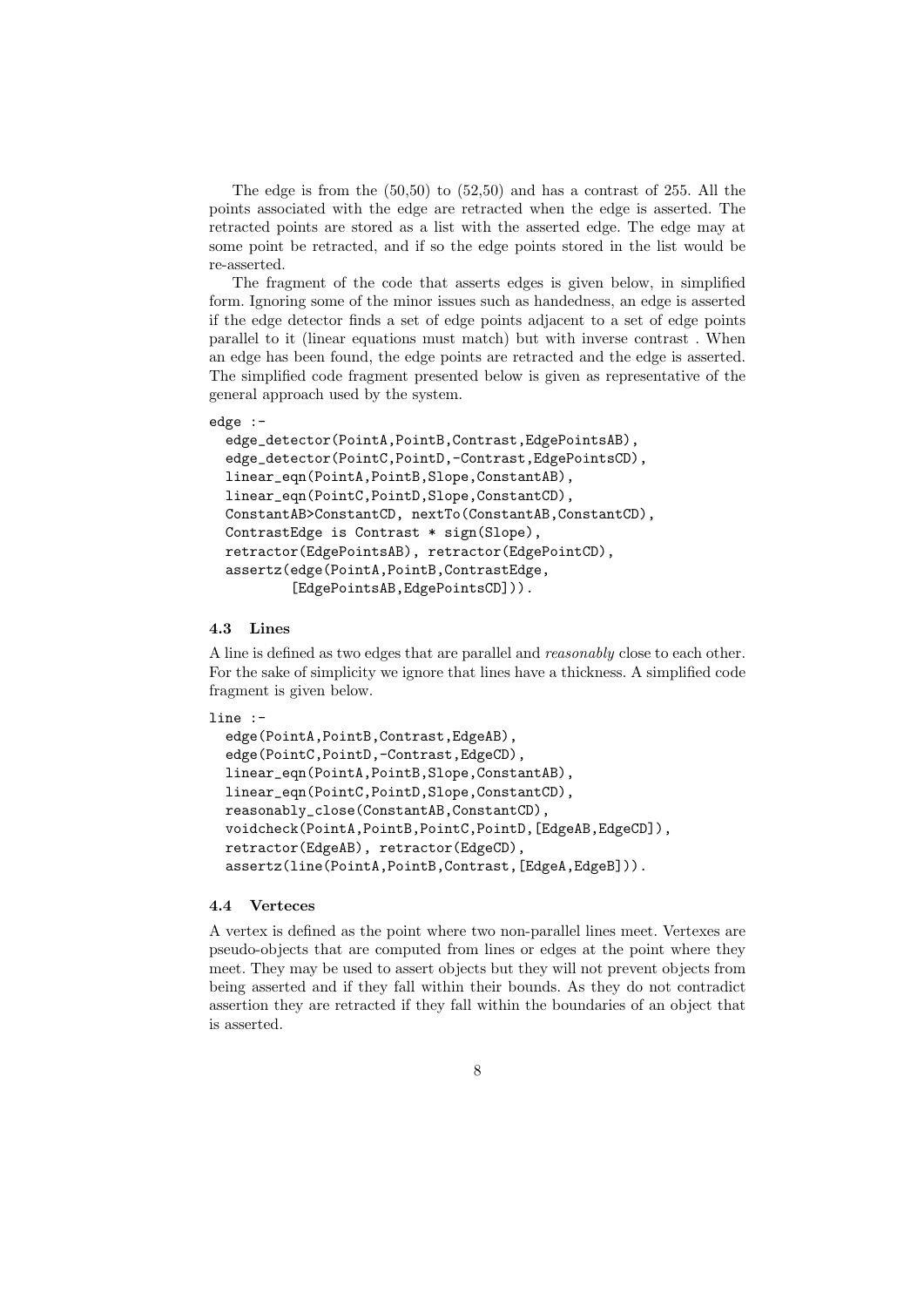#### **4.5 Triangles**

A triangle is a set of 3 matching lines or vertexes. Again for the simplified sample code, we ignore that lines have thickness and that triangles may have texture.

```
triangle :-
 line(PointA,PointB,Contrast,LineAB),
 line(PointB,PointC,Contrast,LineBC),
 line(PointC,PointA,Contrast,LineAC),
 trianglegeometry(PointA,PointB,PointC),
 voidcheck(PointA,PointB,PointC,[LineAB,LineBC,LineAC]),
 retractor(LineAB), retractor(LineBC), retractor(LineAC),
 assertz(triangle(PointA,PointB,PointC,
          Contrast,[LineAB,LineBC,LineAC])).
```
#### **4.6 Processing Flow**

As shown by the simplified Prolog code the visual system sets out the space into which objects may be asserted and the geometric nature of that space. This object-space is then seeded by the receptive fields to which the visual input is presented. This introduces low-level facts into the visual system. The processing flow of the visual system is to recursively replace these fact statements with ever more high level replacements. Points are replaced with edges, edges with lines and finally lines with the end product objects, in this case triangles. The system may be said to complete when it reaches a steady state, where no further objects are replaced or where there is circular object replacement.

## **5 Colour**

The system defines colour as a simple luminance value. As with natural visual systems, this may be extended by the addition of two further colour contrast values, but at its simplest colour may be said to be a simple luminance value. As visual input is restricted to the output of receptive fields, colour must be computed purely from relative contrast values. These contrast values feed through edges, lines and finally to the final objects of the visual system. Contrast values may be negative as well as positive. Once the visual system completes (that is, reaches a steady state from a given initial sensory input) then normalized colour values can be calculated.

The simplest contrast colour model is derived simply by normalizing negative contrast values. This is done by calculating the baseline colour of white from the lowest negative contrast value. The colour of the canvas is then simply set to the absolute value of the lowest contrast (as final colour values cannot be negative, the lowest contrast value plus the canvas value must equal zero). Figure 5 gives an example how colours are calculated. It is assumed (with respect to the system) that colour is represented by values from 0 to 255. The colour white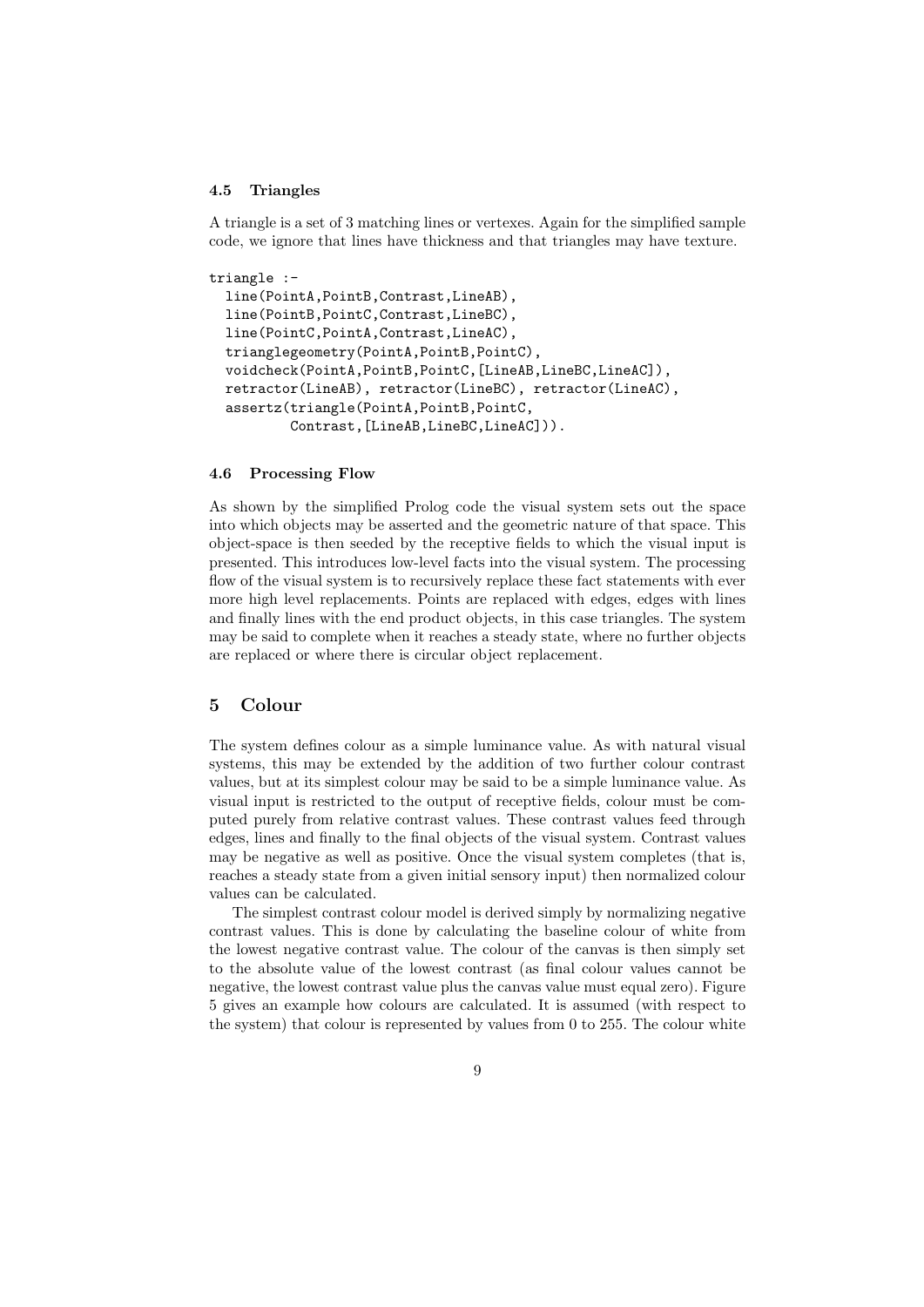

**Fig. 5.** Contrast colour normalization. The top panel shows objects with the raw contrast values as derived from edges and lines. The bottom panel shows the same objects with normalized colour values. The bottom panel has a colour value for the canvas as well as the object, and this is determined by negating the negative raw contrast.

(full luminance) is defined to have the value of 0 and 255 is defined as black (no luminance).

Colours are recursively computed from the contrasts of objects in relation to their background. The default background is the canvas (current page). The colour of the canvas is set to the difference between positive and negative contrast values. For example, if the canvas has a single black triangle, then the canvas would have a colour of 0 (white) and the triangle would have a colour of 255 (black). For a more illustrative example, consider a canvas with two seperate triangles, one with a contrast value of -100 and another with a contrast value of +155. The lowest contrast value is -100 and therefore the normalization value would be  $+100$ . The final colours for the two triangles would as a result be 0 (white) and 255 (black), and the canvas would be 100 (light gray). Figure 5 give a slightly more complex example which involves recursion. The nested triangles give a combined minimum contrast value of -50, and therefore the normalization value would be  $+50$ .

# **6 Kanizsa Figures and Illusory Contours: an extended example**

One of the strengths of the visual system is that it provides the theoretical basis for perception of illusory contours and implicit objects (Kanizsa figures)[8][9].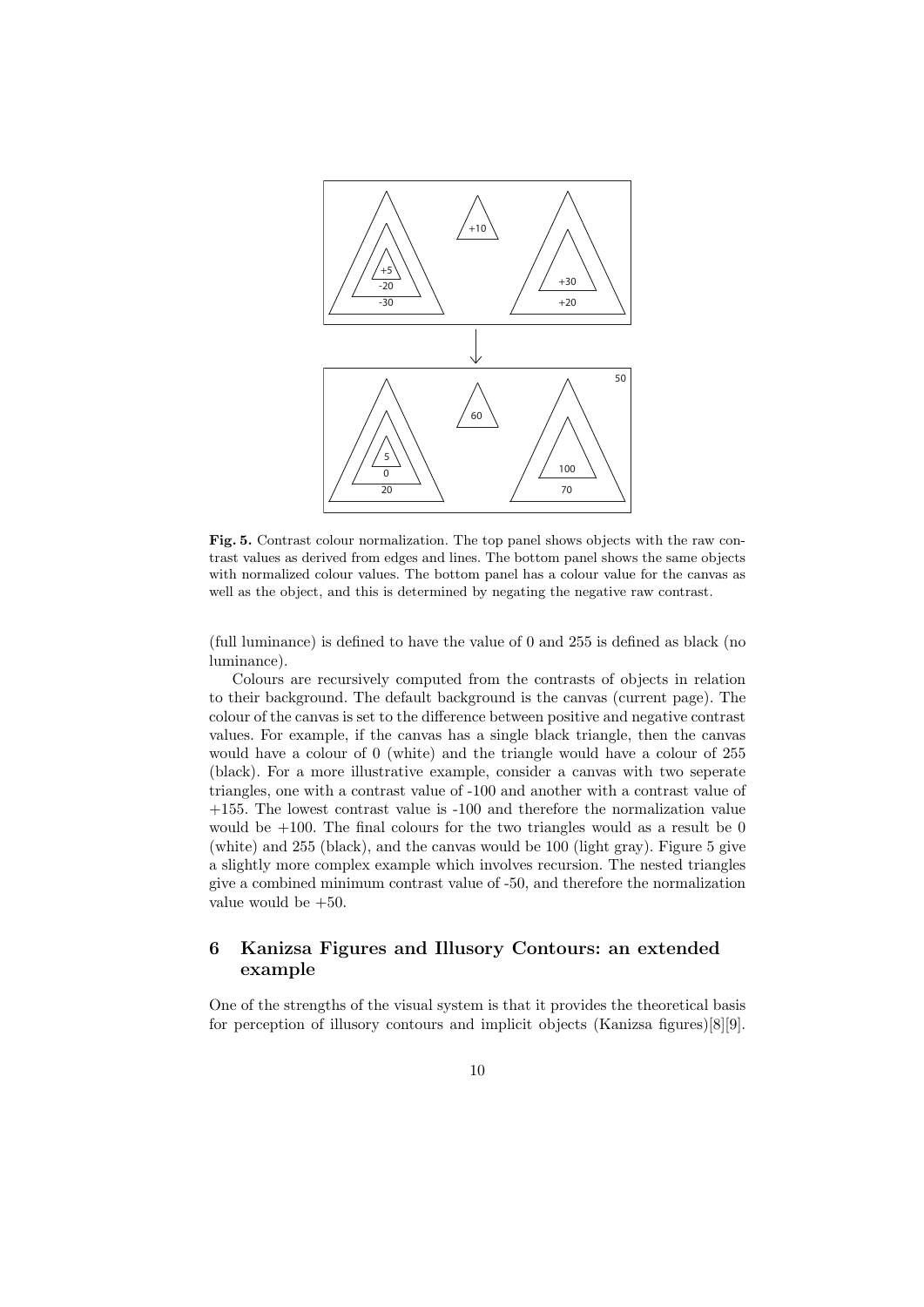When presented with figure 6 human observers generally see three notched black triangles. However, when the black triangles are rotated so as to obscure their tips a human observer will generally now see a single large white triangle in place of the small triangular notches. Such figures are called subjective figures or illusory figures because they are visible only on the basis of how they obscure other figures. Moreover, such figures have an interesting aside in that despite there being no empirical difference in luminance a human observer will report that the subjective figure is brighter than its surroundings. The area where the brightness changes (there being no change in the original image itself) is called an illusory contour (or edge).

Figure 6 shows three black on white triangles with white on black triangular notches on one side. Under the visual system presented here an object will not complete (be *recognized*) if any of the objects that fall within its borders are unaccounted for (that is, contradict it). The white on black notches lead to the assertion of two white on black edges and a white on black vertex, and these will prevent the larger black on white edges from completing a triangle. There is also a break in the line, which also prevents the triangle from completing. It will fail because a bridging line cannot be asserted to complete one of the lines for the triangle (lines cannot simply be asserted as needed). Therefore the black on white triangle will fail. However, the two white on black edges and the vertex are sufficient to allow the small white on black triangle to be asserted. It has no line and has a contrast colour of white on black (the contrast colour of the two edges). Assertion of the small white triangle now removes the objects that initially blocked completion of the larger black on white triangle. A bridging line can now be asserted because the space is a void (covered by the small white on black triangle) where anything can be asserted as needed. This allows line completion, and as there are no other objects that remain to contradict it the black on white triangle completes and is asserted.

Figure 7 differs from figure 6 only in that the black triangles have been rotated so that the tip of the triangle is obscured rather than the base. In this case the small white on black triangles will complete as before. However, completion of the 3 small white on black triangles does in this instance not allow the larger black on white triangles to complete. This is because the vertexes lie outside of the void left by the asserted triangles. The entire image therefore fails to complete. Failure leads to backtracking and eventually to the retraction of the 3 small white on black triangles. Examining alternatives, the three vertexes formed by the white on black edges line up correctly to form a large triangle which completes without complications. The void left by the assertion of a large triangle now allows double bridging lines to be asserted to complete the black on white triangles.

It is important to note that colours are relative contrast values rather than absolute. These values are calculated from the contrast values that are passed down from edges and then adjusted globally when the image completes. The large triangle in Figure 7 is asserted on the basis of 3 vertexes (which have no contrast value) and without any associated edges or lines. This means there is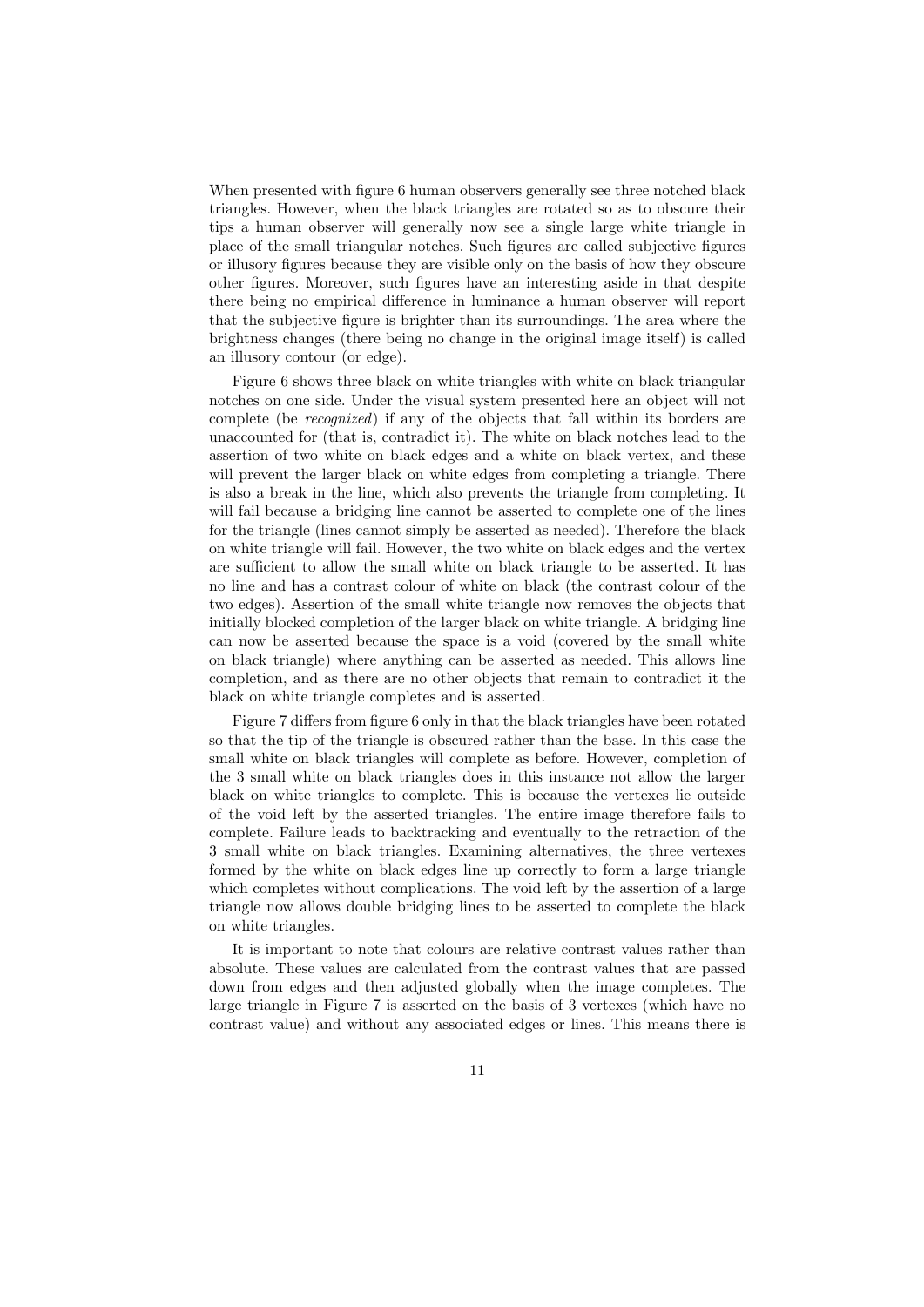

Fig. 6. Three black on white triangles with triangle notches.



Fig. 7. The same notched triangles as in figure 6, but rotated so that the triangular notch obscures the tip of the triangle. Most human observers will now perceive an additional white triangle, whose 3 vertexes cover the tips of the 3 black triangles.

no contrast value to assign to the triangle. The solution to this is to simply set the contrast value to the default(-1). Without the induced triangle the colour normalization would result in a white canvas with 3 black triangles. However, the induced white triangle has a contrast colour of -1, which makes it the lowest colour contrast value on the canvas, and is therefore assigned as reference white. As a result the background canvas is set to a colour of 1. In this way the colour of the inferred Kanizsa triangle may be seen to be *whiter than white*[8].

# **7 Related Work**

One of the few researchers who has made an attempt to develop the framework of a visual system is Marr[10]. Marr attempts to give an overview of the entire human visual system. While Marr's work is ambitious in scope it fails in provid-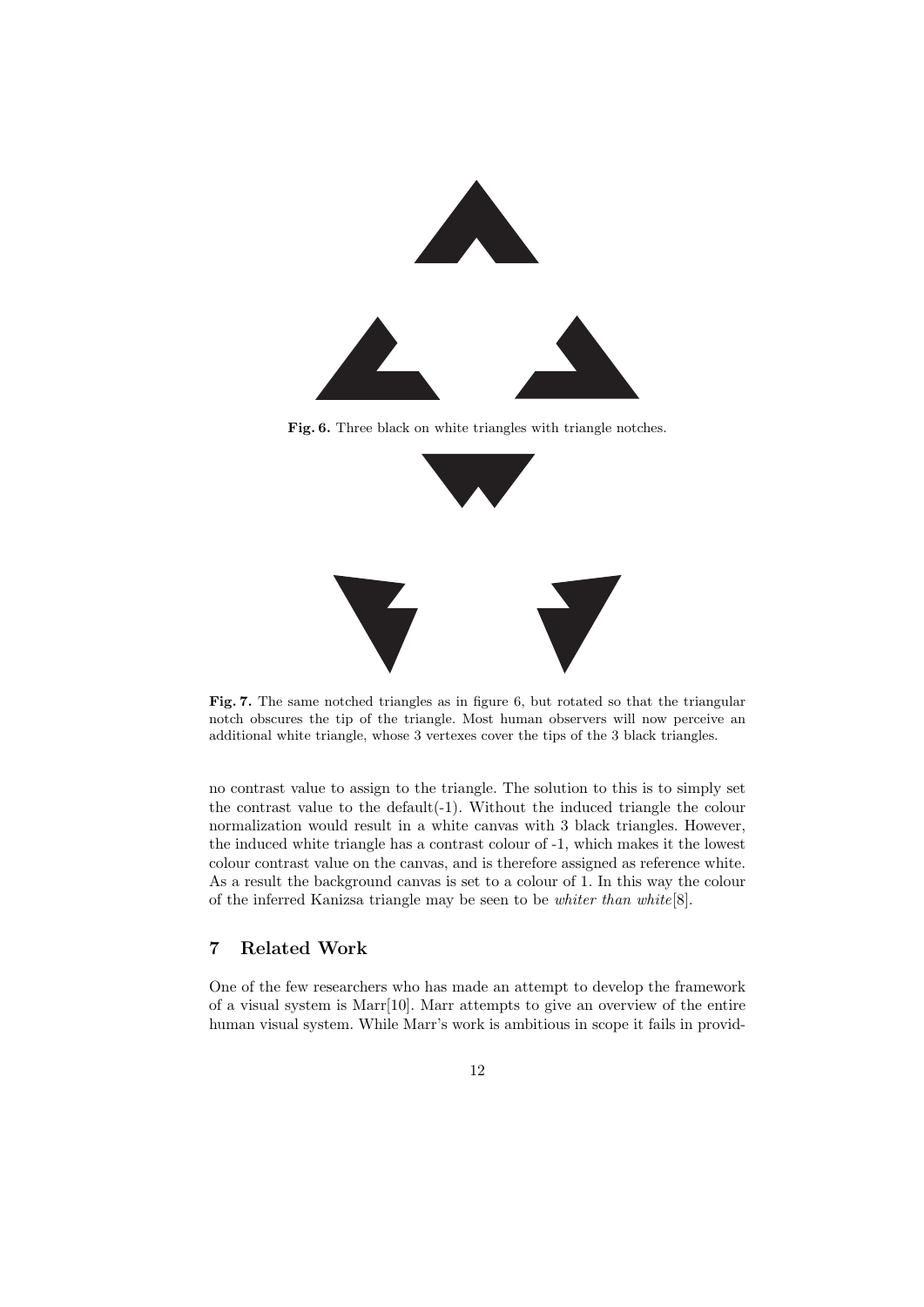

**Fig. 8.** Structure of the human retina.

ing a detailed and functional model of visual systems. Marr's work has not led to the development of effective artificial visual systems.

## **8 Discussion**

Conventional edge detection algorithms take a bitmap image as an input and produce a bitmap image of the same dimensions as output. While the visual input for the human visual system is equivalent to a bitmap image, the human visual system does not do pixel based global transforms. All retinal sensors are directly organized into receptive fields in the retinal itself via a small set of specialized neurons, which lie directly behind the visual sensory neurons. As can be seen from Figure 8 the neural structure of the retina is not overly complex, with sensory neurons organized by a small number of specialist intermediary neurons, whose output is sent to the brain[11]. While it is not universally agreed what the function of the specialist neurons involved is, it is generally accepted that they organize the individual sensor neurons into receptive fields, and that the output of receptive fields is then used to carry out some form of edge detection function. This is made more precise in this paper by setting out the dedicated function of calculating segment contrast values and integrating them into individual receptive fields.

One of the corollaries of the segmented contrast hypothesis is an explanation for why two types of receptive field are found natural visual systems. As the the two types of receptive field are inversely related, they will operate as a pair – that is, an edge will always attract both types of receptive field, one for each side (or hand) of the edge. It might appear from this that only a single type of receptive field is necessary to carry out edge detection. Evolution rarely indulges in redundancy which serves no useful function, and therefore it follows that the second inverse receptive field is likely to have some necessary function for the visual system. Indeed this function becomes apparent when we seek to compute edges from points and lines from edges. Edges are derived from sets of adjacent points. Edges have direction (or angle), which is information that individual receptive field do not generate. It can, however, be derived from the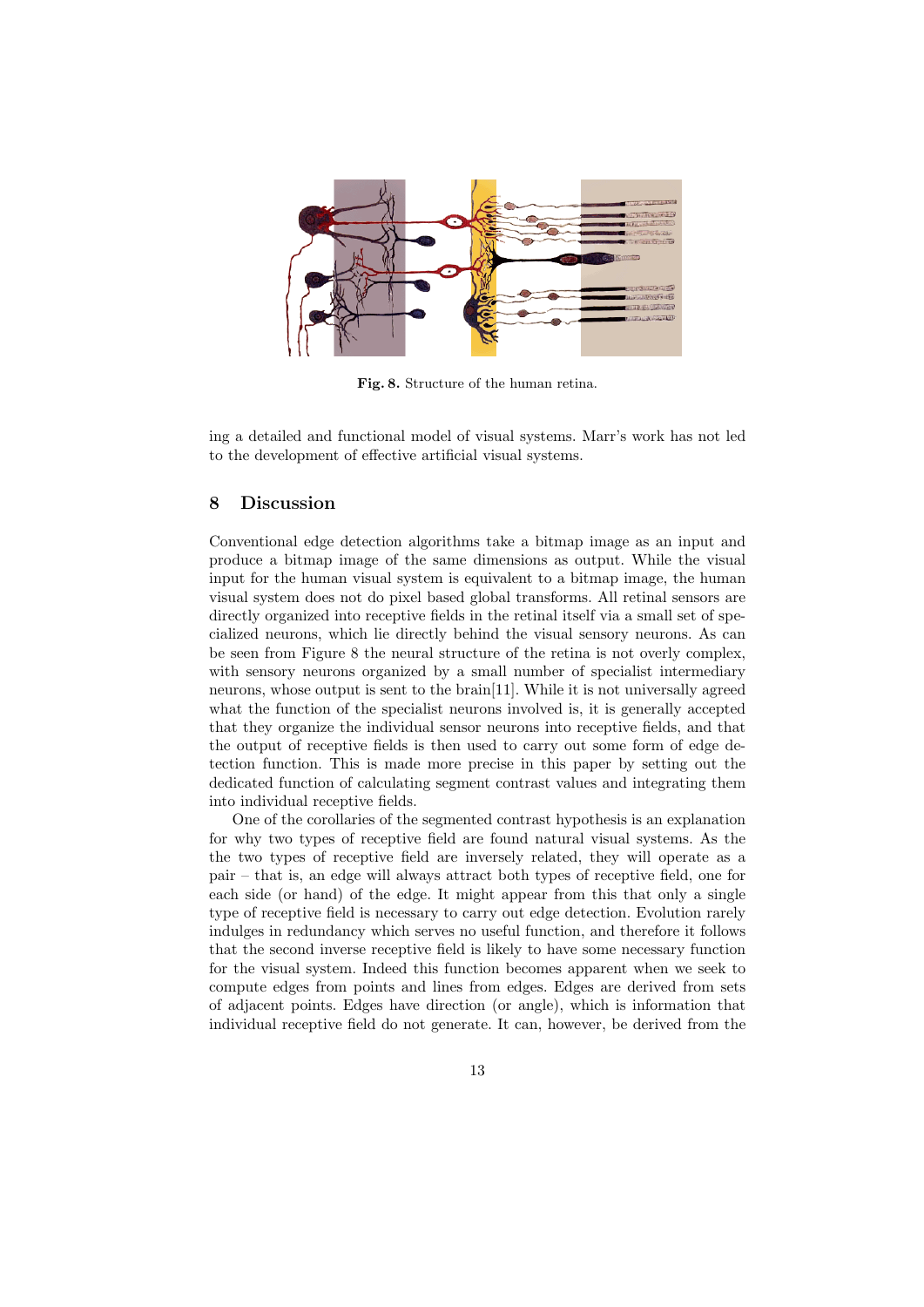direction in which a set of two or more points is adjacent. An edge is a contrast difference boundary, and this boundary can be of two types, positive contrast or negative contrast. This handedness (or chirality) is also information that is not generated by individual receptive fields. It is also not derivable from a set of adjacent points. Indeed it cannot be resolved from the information provided by a single type of receptive field. A second type of receptive field, one which provides inverse contrast values, allows resolution of whether an edge contrast is positive or negative. This is therefore sets out the reason why two types of receptive field are necessary and as a result commonly found in natural visual system.

Using the precise imaging model set out by PostScript has allowed the rigorous definition of the representational space of the visual system. One of the primary features of the visual system is to formally describe how the abstract representational space of the visual system is linked to the space of the visual input. The space set out by the receptive fields is equivalent to a bitmap and is a two dimensional integer space. The PostScript imaging model allows this two dimensional integer space of the visual input to be transformed into a space for abstract objects by simply converting integers to real numbers. This space of real numbers is then represented by the use of Prolog, which effectively transforms what was intially a two dimensional bitmap into a set of logic statements. The coordinate system of the initial visual input is maintained but objects are represented by abstract logic statements. These logic statements exist within a logical space, in which geometric relationships recursively transform known facts into hypothetical solutions. This is a logical search space, and the visual processing that may be said to be done in this space has very little relation to the pixels and bitmap that compose the original input. Visual processing activity consists solely of the inference mechanisms of mathematical logic and the rules of geometry. Nevertheless, the final objects are set out using the coordinates that match the coordinates of the initial bitmap input and the abstract objects may be accurately rasterized by translation into PostScript.

## **9 Future Work**

The visual system is not yet fully implemented in Prolog. However, the logic for the system is complete and simply needs to be implemented.

PostScript has a very comprehensive imaging model that is designed to be able to represent a significant subset of what the human visual system is able to represent. PostScript is of course limited to two dimensional static images whereas the human visual system functions in four dimensions; 3 dimensional space as well as time. Nevertheless, a visual system that would incorporate all of the PostScript imaging model (Bézier curves in particular) would be a significant step in producing a more general visual system that would approach the functionality of the human visual system.

The system is at present designed to process bitmap images that are of good quality, without noise or distortion. At present minor noise such as random